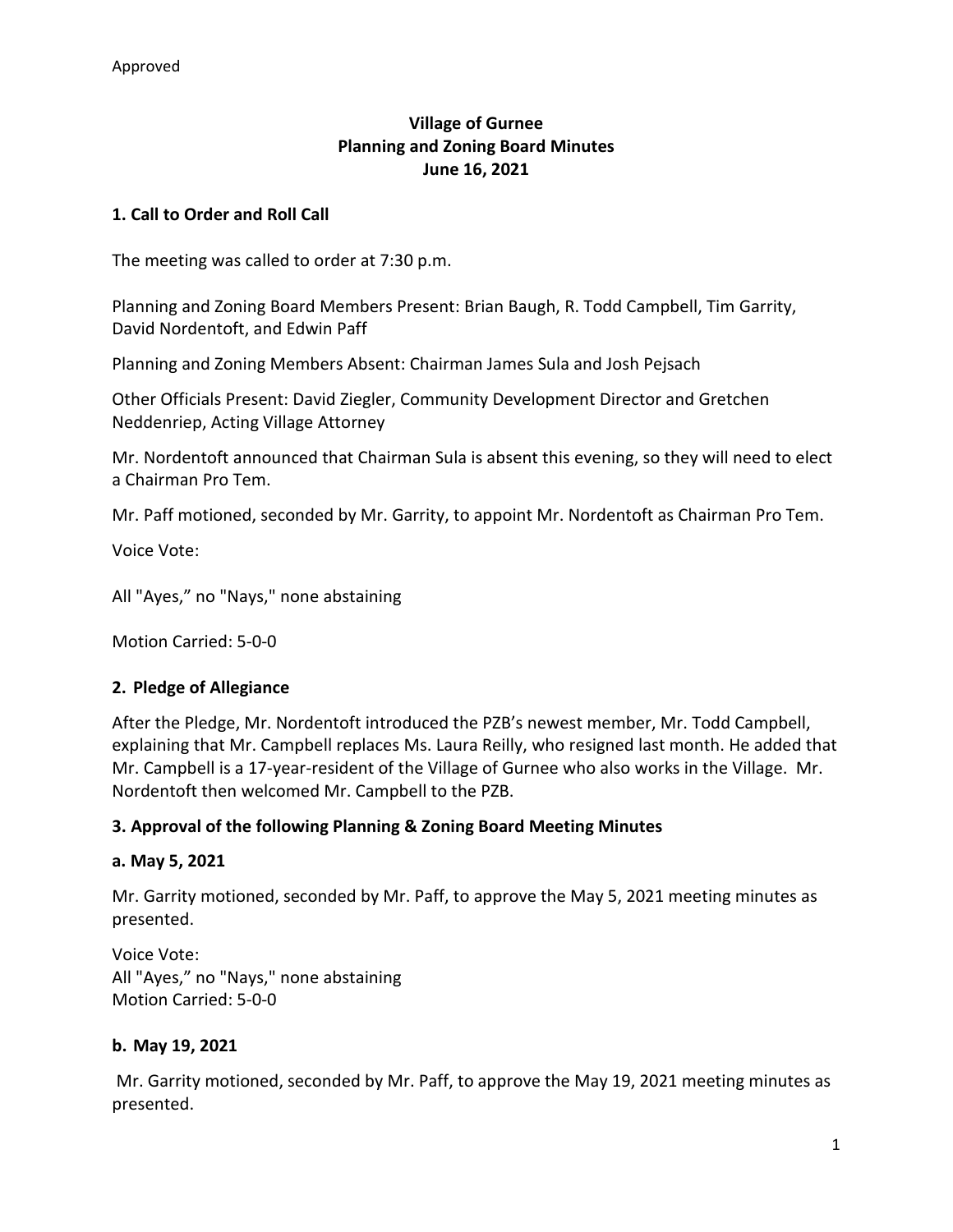Voice Vote: All "Ayes," no "Nays," none abstaining Motion Carried: 5-0-0

# **4. Public Hearing: Special Use Permit: UXO Elite Training (900 Tri-State Parkway)**

*Jacob Thompson (UXO Elite Training LTD) is seeking a Special Use Permit to allow the establishment and operation of a special sports instruction facility, specifically an indoor fitness training facility, on property located at 900 Tri-State Parkway. The property is zoned I-2 (O.I.P.), General Industrial with a Special Use Permit for an Office and Industrial Park. The O.I.P. standards requires a Special Use Permit for health/fitness clubs and special sports instruction facilities.* 

Mr. Ziegler introduced the item, and the Petitioner was in attendance to present his request.

As this was a Public Hearing, Mr. Nordentoft asked that anyone wishing to speak on this matter be sworn in.

Ms. Neddenriep, acting Village Attorney, conducted the swearing-in.

Mr. Nordentoft then invited the Applicant to add any additional information supporting the Petition.

Mr. Guy Snowden, identified himself as a partner with RRK, an engineering firm located in the same building (unit 800). He expressed concern over noise generated from the gym (music, heavy weights hitting the floor, etc.), and asked what the gym will be doing to address the potential for such noise.

Mr. Nordentoft indicated that he thought that Mr. Snowden was with the Applicant. Therefore, he then asked the Applicant to present first, and then would open the floor to the public. Mr. Nordentoft then asked that the Applicant, not sworn in previously, be sworn-in by the acting Village Attorney.

Mr. Jake Thompson introduced himself as the half-owner of UXO Elite Training, and his partner, Josh Amen, who owns the other half of the business. Mr. Thompson began their presentation by sharing that they have owned this gym since 2016 and currently operate in Tri-State Business Park (905 Lakeside). He continued, elaborating that they provide group fitness classes using body weight, kettlebells, barbells, etc. that provide safe and effective strength and conditioning exercises, and that the workouts are constantly varied to keep people's bodies responsive. He added that classes are one hour long, and typically consist of between 10 and 12 people. Noting their current location on a PowerPoint slide, Mr. Thompson pointed out that it is only about 500 feet away from their proposed new location. He reiterated that they have operated from that location since 2016, though a different gym had been operating from that location since 2013. He explained that that Josh has managed the gym since 2013. He stated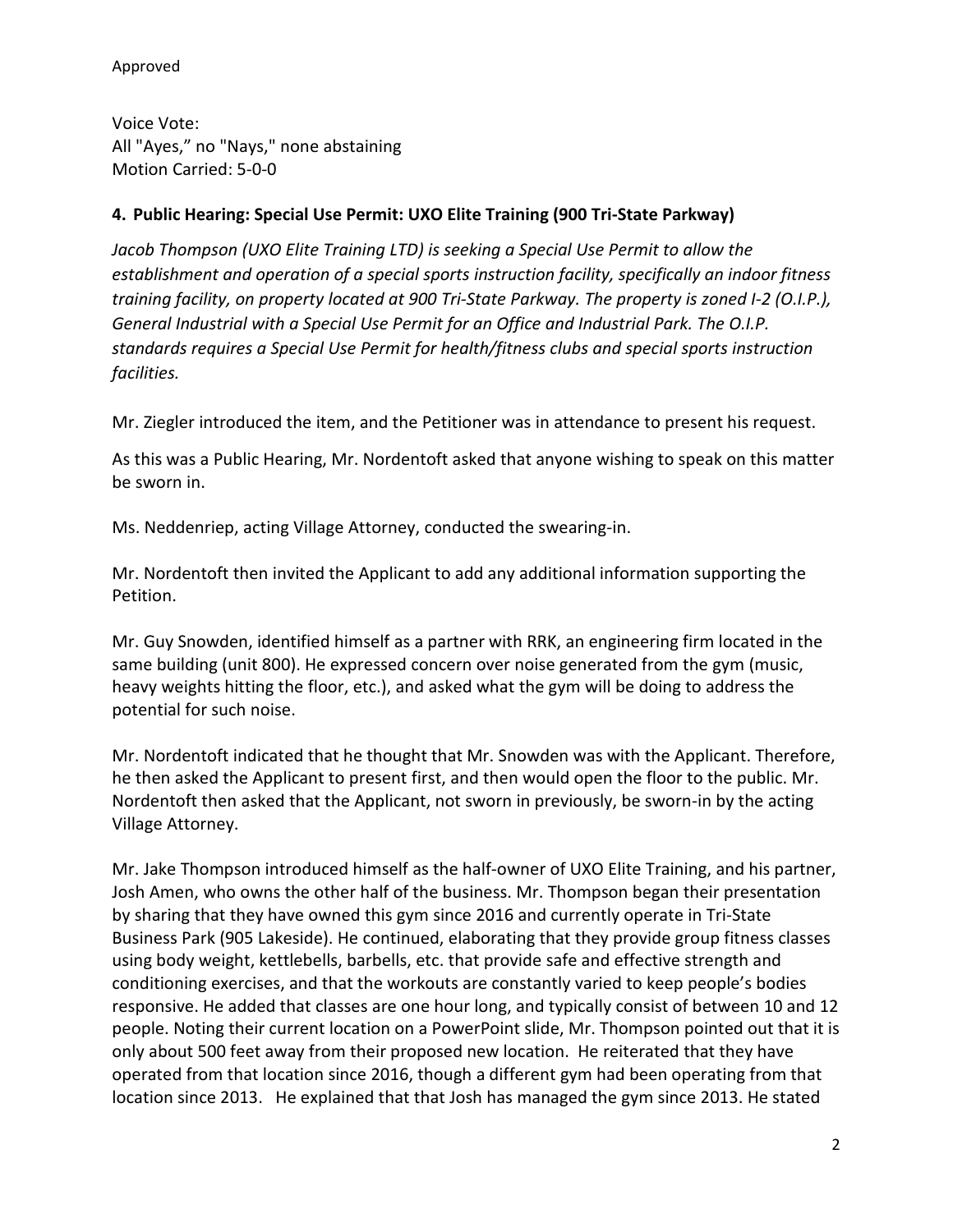that they intend to purchase the building, and indicated on an overhead where their space would be in proximity to RRK Engineering. He added that they would address RRK's concerns.

Describing the proposed facility, Mr. Thompson stated that it is an open-air workout room, meaning that it is a big open space. The gym has very limited traffic, generally 10-12 cars per class, which are rotated every hour. There is no other traffic, truck or deliveries. He offered that they would adhere to any zoning regulations/stipulations that are determined to be appropriate. The gym has 125 members--of which, about 100--are residents of Gurnee. Only one instructor is on site at a time, and each does blocks of classes, so that there is not a lot of transition of employees (they stay through the block). Many of their classes are scheduled during which other businesses are not open. Classes are held Monday through Friday--at 5:00, 6:00, and 9:30 in the mornings, and—4:00, 5:00, and 6:00 in the afternoon/evening (the 9:30 a.m. class being their lightest-attended). Additionally, they have three classes on Saturday (7:00, 8:30 and 9:30 in the morning) and one class on Sunday. Instructors work with blocks of classes, meaning that one instructor will lead the morning classes, and then another will come in to lead those in the afternoon.

The space that they are occupying is about 5,000 square feet, and has two separate bathroom facilities. A "cubby" is planned for the front of the space, at which patrons can change their shoes, leaving about 4,600 square feet of open space for exercising. Instructors covering the morning block of classes will clean the gym three times a week. In the five years they have owned the gym at its current location, they have held only three large events, and most were for charity (held on weekends, working with property owners in the area to utilize their parking lots). As for whether they will hold events at this facility, that is yet to be determined (likely dependent on the community's response as recovery from the pandemic progresses). Mr. Thompson stressed that they have not had any issues with the Fire or Police Department, nor any noise complaints at the existing location, which is just several buildings to the west of the proposed new location. In conclusion, Mr. Thompson noted the concerns over the wall adjacent to the other tenant, and offered that sound-proofing could be added to the shared wall. Mr. Amen added that rubber mats are used, and they will reduce the sounds, including those of weights hitting the floor.

Mr. Nordentoft then asked if there were any question/comments from members of the Board.

Mr. Garrity asked if the gentleman. Mr. Snowden with RRK Engineering, is or will be a tenant of the applicant.

Mr. Thompson clarified that the units are individually owned, as the building is a condo. They are just purchasing the 5,000 square feet shown on their plans. It was clarified that the gentleman with RRK Engineering owns the portion of the building that is associated with his own business.

Mr. Garrity asked if there is a condominium board that would mitigate any sound issues.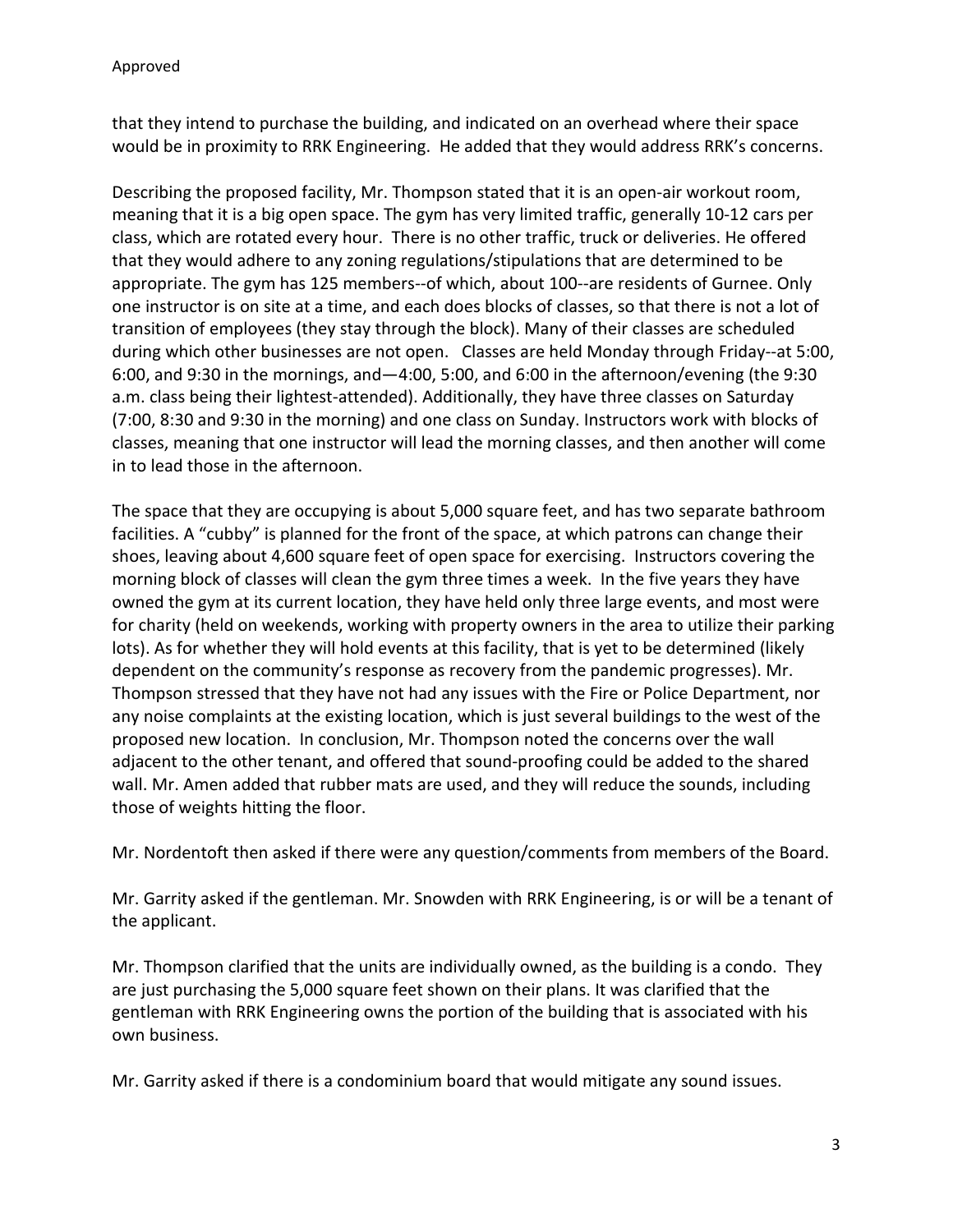Mr. Snowden answered that he himself is on the board, but that Wheels, Inc. is the majority owner.

Mr. Garrity said that he understands that the mats may dampen some of the sound associated with weights dropping, but he said that there is usually loud music playing in gyms. He asked if this would be so at this particular gym.

Mr. Thompson answered that they do have music during class, but noted that most of their classes are at hours other businesses in the building do not keep. He added that they may be installing sound proof drywall, which is a sheet of metal with gypsum on both sides and is about ¾" thick.

Mr. Garrity stated that he believes that property owners should be able to use their property as they wish to conduct business, but expressed concerns when the use of the property could negatively impact another property owner. Therefore, just the "possibility" of sound proof drywall being installed does not provide him the comfort that it will happen. He stressed that this proposed use is a Special Use and therefore, the Board needs to determine whether this use is appropriate in the location proposed.

Mr. Amen noted that he has managed the gym at its current location since 2013, where they have three tenants abutting the gym—a medical facility on one side, another tenant on the other side, and yet another tenant to the rear, and that they have never had any complaints or issues with sound. He stated that they are familiar with all the surrounding tenants, and pointed out that their current facility does not have any soundproofing walls.

Mr. Paff asked why the business is moving.

Mr. Thompson answered that they currently rent, and that they are looking to buy in order to build equity into their business.

In regards to noise, Mr. Paff asked if they use barbells at the gym.

Mr. Thompson answered that that they use rubber plates, which make less noise than metal plates used with barbells. He explained that when metal barbells hit the floor and make that "clanking" sound, it actually damages the barbell. So that is another reason that they use rubber plates with a rubber floor. He elaborated that they use  $\frac{1}{2}$ " to  $\frac{3}{4}$ " rubber mats on their floors.

Mr. Campbell asked if they expect to increase their membership with the move.

Mr. Thompson answered that their membership currently stands at about 125 and that number fluctuates some; they tend to grow 5-10 members one month and then may lose 3-4 members during another month. Their hope is to get to 150 members. In the past they have been close to that number, but their industry was one of those hit hardest by the pandemic. He offered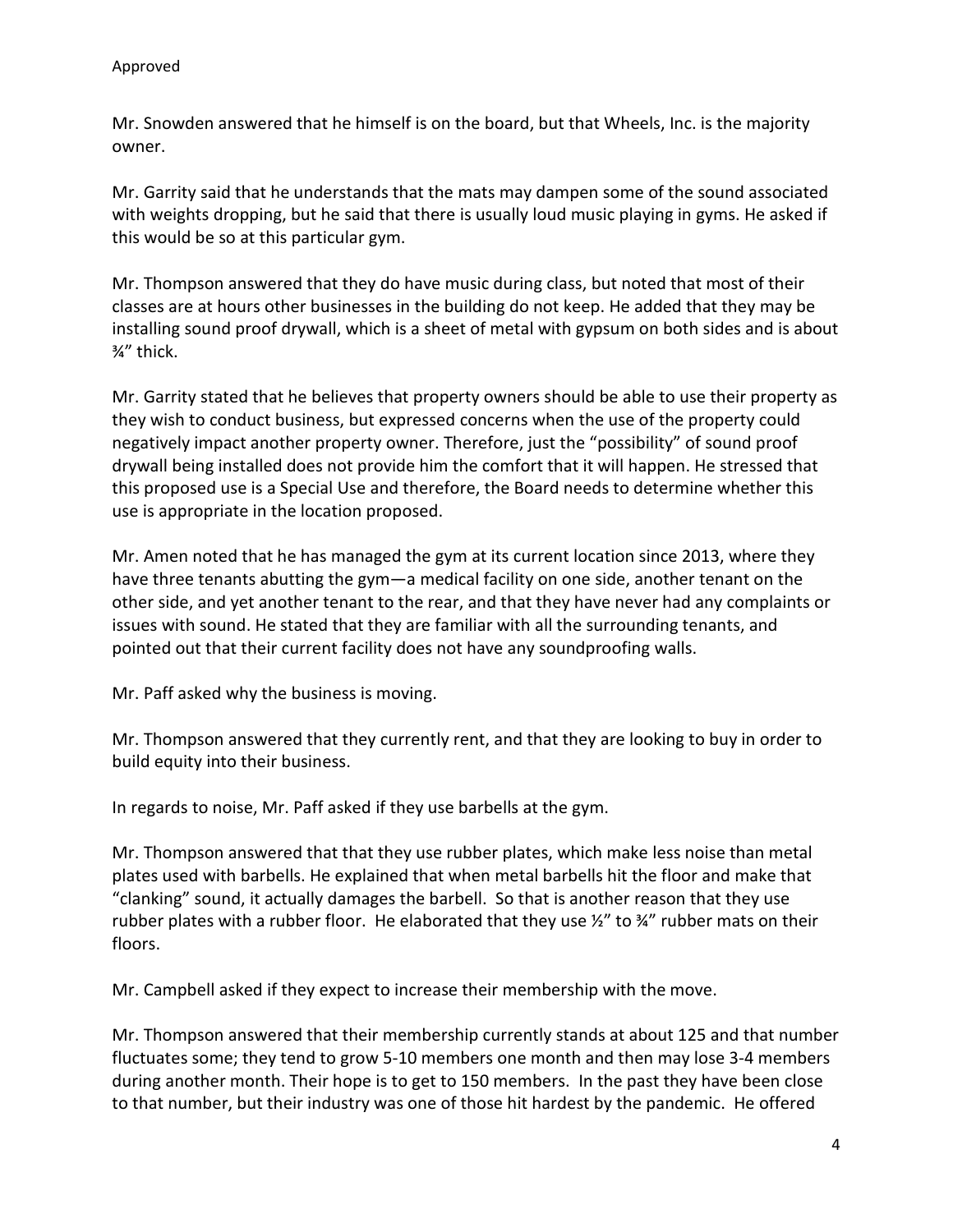that if their membership did grow to 150, their class size would never exceed 15. Instead, they would add another instructor and classes, as their gym size is not large enough to accommodate more than 15 comfortably.

Mr. Campbell stated that another of his concerns is with the number of parking spaces should the membership increase.

Mr. Amen responded that, even if their membership increased, they would keep their class size the same so that there should be no more people at the gym at any one time. He explained that they have to cap class size due to equipment, space, and the fact that they have one instructor per class (instructor to participant ratio for safety and ensure proper exercise form). He added that not every person who comes to a class equates to one car in the lot, as there are spouses and families who attend classes.

Mr. Nordentoft asked if all the activity in the gym is class related or can people come throughout the day and work out individually.

Mr. Thompson answered that members can only attend the gym during class time. He stated that the gym can be used outside of class hours by their coaches to train. He noted that they have a total of 13 coaches/instructors and that they usually just stay and do their workouts after the block of classes that they've just coached. Mr. Thompson added that they try to encourage their coaches to do the classes that they are instructing so that they can be an example for the members.

As this was a Public Hearing, Mr. Nordentoft opened the floor to the public. After noting that they already had the testimony of a business owner and tenant of space adjacent to the proposed gym, he asked if there were any other comments. As there were none, he closed the floor to the public and asked if PZB members had any further questions or comments on the petition.

Mr. Garrity stated that his only concern is with standard #2 for a Special Use Permit, which states that "the proposed use is compatible with the general land use of adjacent properties and other property within the immediate vicinity." While it is his belief that that a property owner should be able to use his property as he wishes to conduct business, he stressed that it should not be at the detriment to an adjacent property owner. He then asked the other members whether they thought a sound wall was an appropriate condition to place on this SUP.

Mr. Ziegler added that because the building is a condo, the wall requirements would be greater (i.e., more substantive) than if this was not a condo. Generally, more substantive would translate into more sound attenuation. As such, sound travel should be no worse than their existing facility and, because of the additional wall requirements of a condo, it should provide additional sound reduction.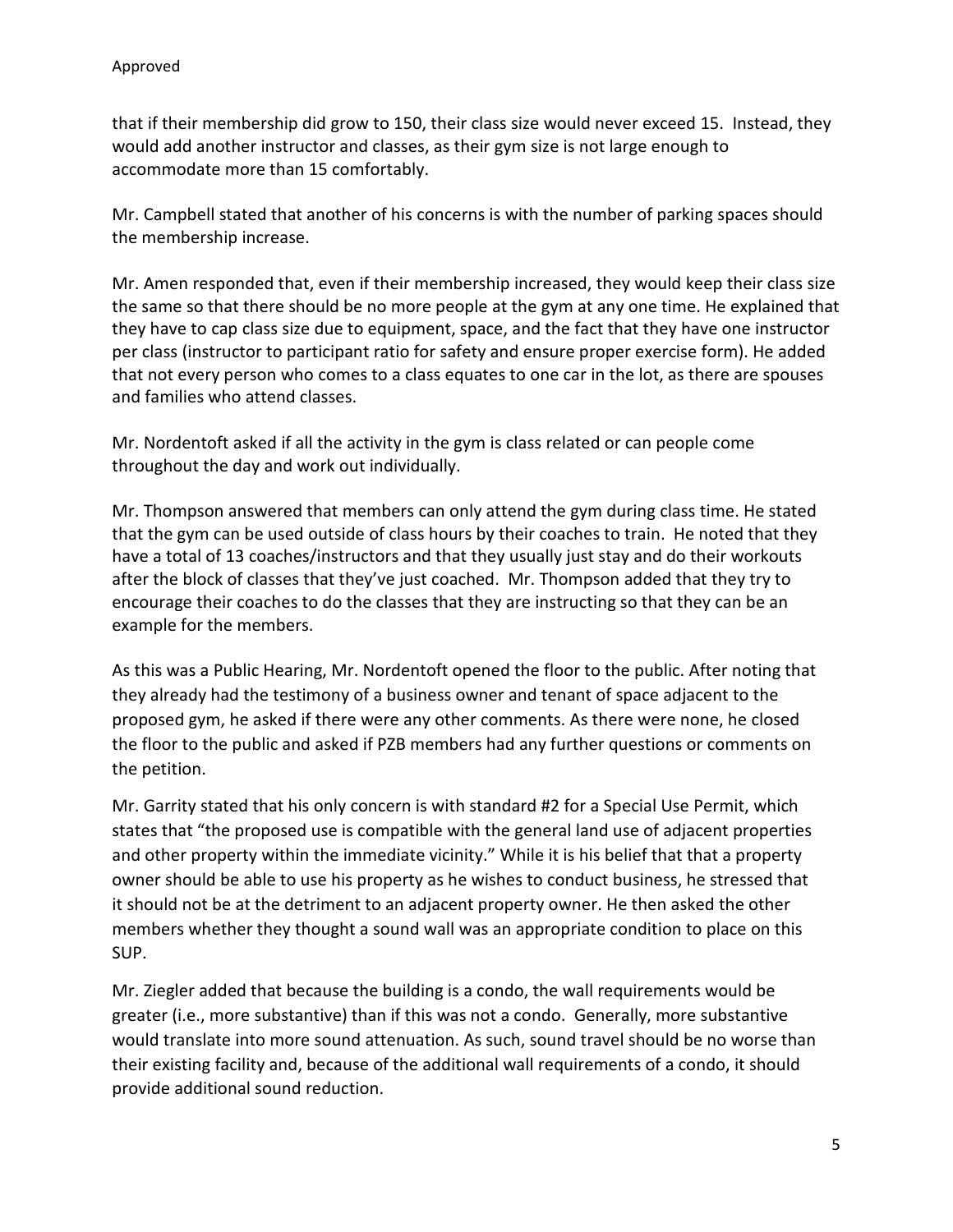Mr. Nordentoft stated that the applicant has indicated that they are proposing to install the sound wall and therefore, is unsure whether it needs to be provided as a condition. He indicated he was open to suggestions.

Mr. Ziegler suggested that it be conditioned similar to parking issues, which are indicated only once a parking problem develops. He explained that a condition could be placed on the SUP that the sound proof wall (i.e., metal wall sandwiched between gypsum board) be installed if complaints are received about noise from the facility.

Mr. Campbell asked if the sound issue would fall under the condo association regulations/enforcement (i.e., if a tenant is causing noise issues then the condo association would require action to remedy) or if it would be part of this approval's responsibility.

Mr. Nordentoft noted that, unfortunately, the Board does not have the condo association's covenants. He acknowledged that it is possible there are stipulations about noise, but noted that it is also possible that there are not. Therefore, he advised it would be prudent for the board to consider a condition regarding noise attenuation in any motion.

Mr. Baugh expressed concern over the potential burden on a complainant to initiate action, should noise become an issue, and the possibility of the Applicant having to retro-fit after the fact. He feels that the sound-proofing should simply be made a requirement of approval at this time. He added that conditions should be applied to "open gym."

In addressing the issue of open gym" Mr. Thompson asserted that such practice will only ever be allowed by employees, due to a variety of factors regarding safety that inhibit them from offering it otherwise (including their insurance coverage), adding that the very basis of their business is group fitness.

Mr. Nordentoft asked if any Board member was prepared to make a motion.

Mr. Baugh asked that, before a motion is made, the issue of overflow parking be addressed. He and Mr. Nordentoft concurred that it be land-banked in preparation for growth.

Mr. Baugh motioned, seconded by Mr. Garrity, to forward a favorable recommendation on the Petition of Jacob Thompson, with UXO Elite Training, for a Special Use Permit to allow the establishment and operation of a special sports instruction facility, specifically an indoor fitness training facility, on property located at 900 Tri-State Parkway (Suite 900) subject to the following conditions: 1) that upon notification by the Village that a parking problem exists, 6 parallel parking spaces shall be constructed along the west drive aisle and that this drive aisle will be converted to a one-way from north to south; 2) that the petition install appropriate sound-attenuation so as to not unreasonably disrupt the adjacent property owner's business; and 3) that the use of the gym outside of class times (open gym) will be restricted to employees only.